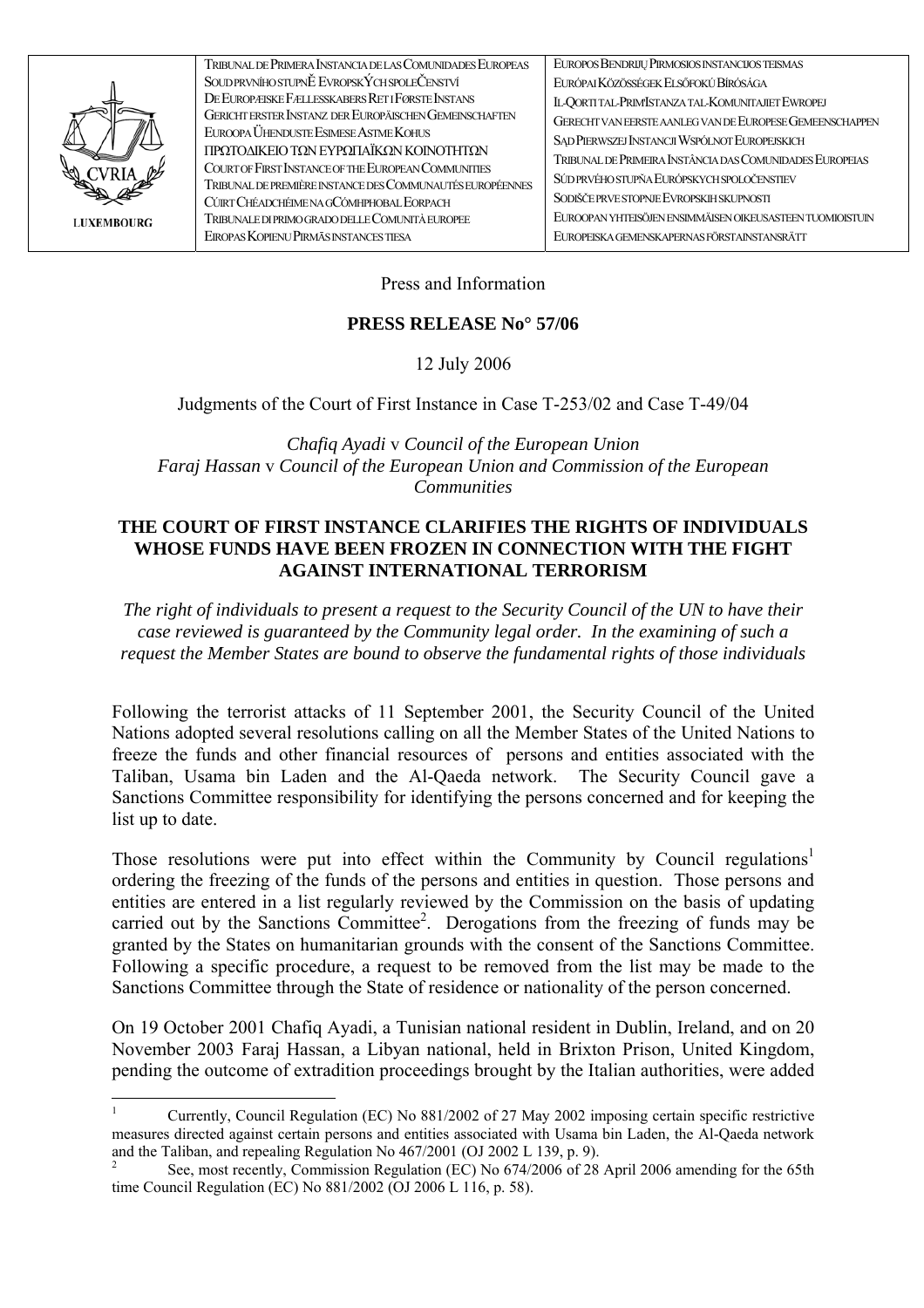to the Community list in question. Those two men have asked the Court of First Instance to annul those measures.

First of all, the Court of First Instance confirms that, as it has held in *Yusuf* and *Kadi*<sup>[3](#page-1-0)</sup>, the European Community has competence to order the freezing of individuals' funds in the context of the battle against international terrorism. Such a measure does not infringe the universally recognised fundamental rights of the human person (*jus cogens*).

In *Ayadi*, the Court goes on to recognise that freezing of funds constitutes a particularly drastic measure, but adds that that measure **does not prevent the individuals concerned from leading a satisfactory personal, family and social life, given the circumstances**. In particular, they are not forbidden to carry on a trade or business activity, it being however understood that the receipt of income from that activity is regulated. The grant of a taxidriver's licence to Mr Ayadi and his hiring of a car may theoretically be the object of a derogation from the freezing of his funds. It is however for the national authorities to determine whether such a derogation may be granted and then to ensure that it is reviewed and implemented, in cooperation with the Sanctions Committee.

Last, with regard to the procedure for removal from the list, **the Court of First Instance finds that the Sanctions Committee's Guidelines and the contested Council regulation provide the right for an individual to present a request** to the Sanctions Committee **for review** of his case**,** through the Government of the country in which he lives or of which he is a national. **This right is also guaranteed by the Community legal order**. In examining such a request, the Member States are bound to observe the fundamental rights of the persons concerned. In particular, the Member States:

- must ensure so far as possible that the persons concerned are put in a position to argue their point of view effectively before the competent national authorities;
- may not refuse to initiate the review procedure solely because the persons concerned could not provide precise and relevant information, owing to their having been unable to ascertain the precise reasons for which they were included in the list in question, on account of the confidential nature of those reasons; and
- are bound to act promptly in order to ensure that such persons' cases are presented without delay and fairly and impartially to the Sanctions Committee, if that appears to be justified in the light of the relevant information supplied.

In addition, the persons concerned **may bring an action for judicial review before the national courts against any wrongful refusal** by the competent national authority **to submit their cases** to the Sanctions Committee **for re-examination.** The need to ensure the full effectiveness of Community law may lead the national court to refrain from applying, if need be, a national rule impeding the exercise of that right, such as a rule excluding from judicial review a refusal of the national authorities to take action with a view to guaranteeing the diplomatic protection of their nationals.

In the present case, the Court of First Instance considers that Mr Ayadi and Mr Hassan must avail themselves of the opportunities for judicial remedy offered by domestic law if they

<span id="page-1-0"></span> 3 Case T-306/01 *Yusuf and Al Barakaat International Foundation* v *Council* and Case T-315/01 *Kadi* v *Council*. See Press Release 79/05 (http://www.curia.eu.int/en/news/pressreleases/pr05/case/pr050079en.pdf)